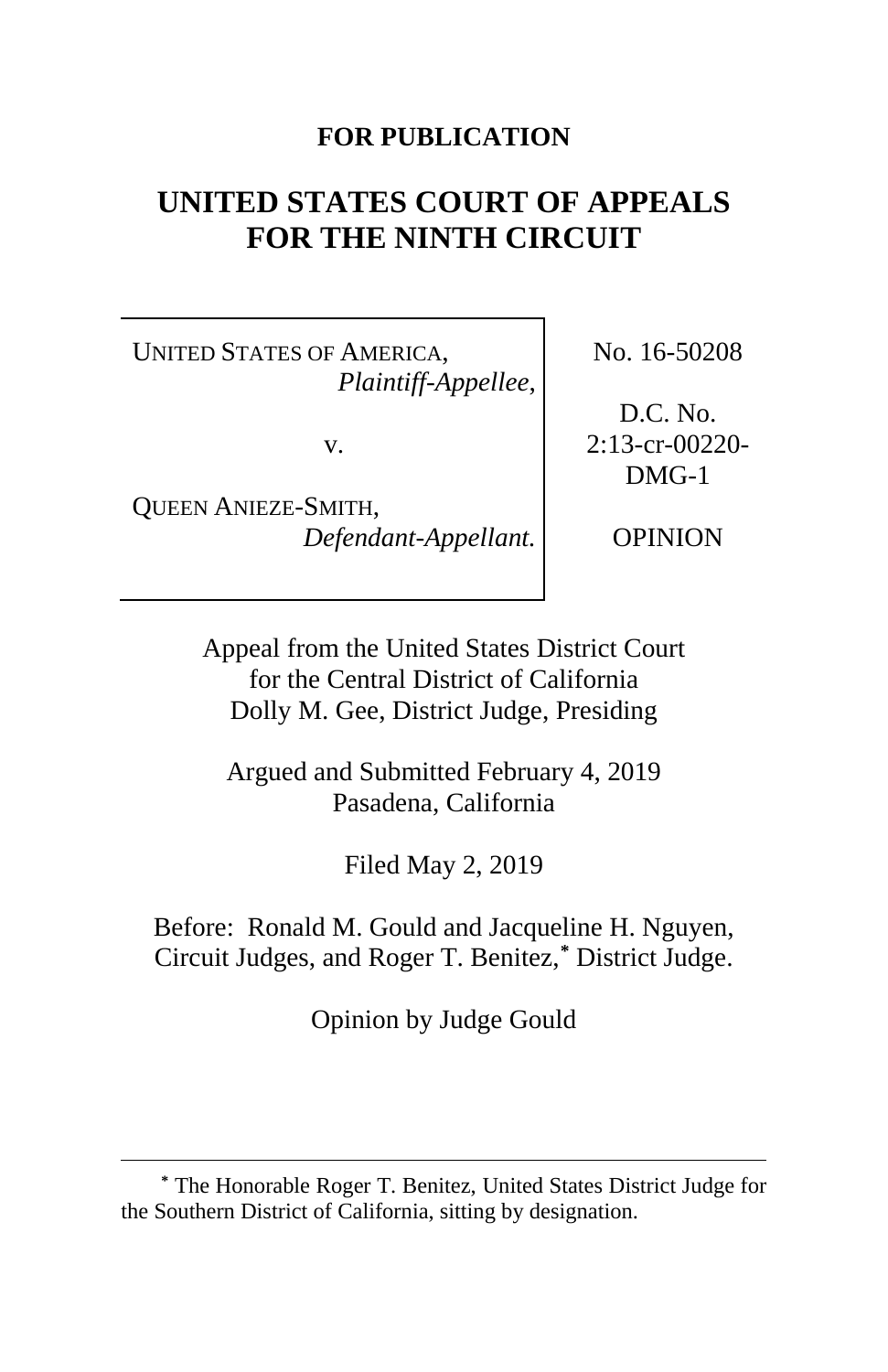### **SUMMARY[\\*\\*](#page-1-0)**

### **Criminal Law**

The panel affirmed a restitution order in a case in which the defendant was convicted on five counts of health care fraud.

Rejecting the defendant's challenges to the sufficiency of the evidence supporting the restitution order, the panel held that the district court did not clearly err by finding that each of the power wheelchair claims that the defendant and her co-defendant filed to Medicare was fraudulent, or by finding that the defendant directly harmed the victim.

The panel rejected as foreclosed by case law the defendant's contention that the restitution order must be limited to the losses traceable to the five executions of the fraudulent scheme on which she was indicted and convicted. The panel explained that because an element of health care fraud is a scheme or pattern of criminal conduct (18 U.S.C. § 1347(a)), the Mandatory Victims Restitution Act of 1996 (MVRA) permits the district court to base restitution on related but uncharged conduct that was part of the defendant's fraud scheme.

On an issue of first impression in this circuit, the panel held that the MVRA authorizes district courts to impose restitution to all victims for the losses they suffered from the defendant's conduct throughout the course of the fraudulent scheme, even where such losses were in part caused by

<span id="page-1-0"></span>**<sup>\*\*</sup>** This summary constitutes no part of the opinion of the court. It has been prepared by court staff for the convenience of the reader.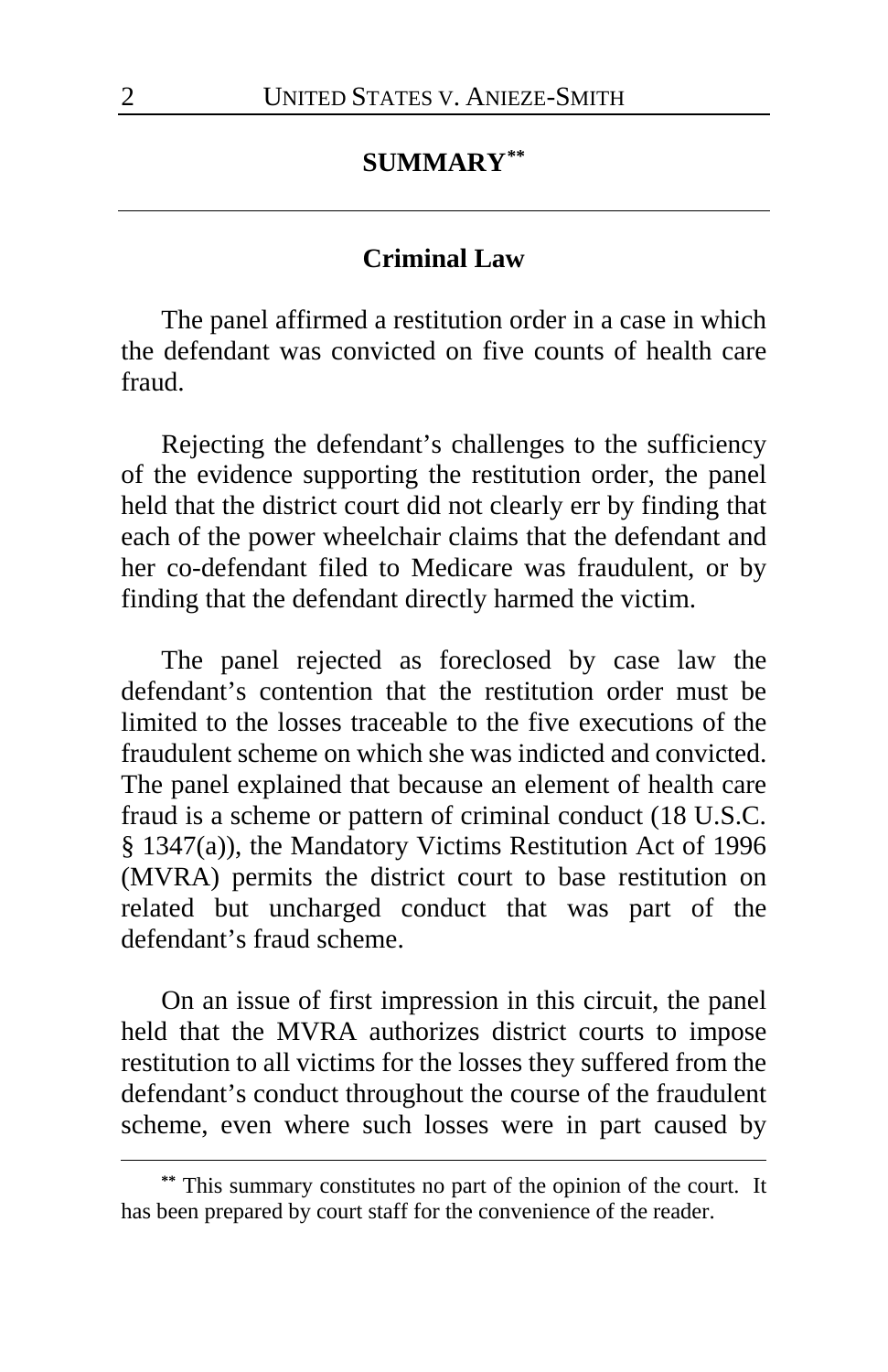conduct outside the statute of limitations. Applying that rule to this case, the panel concluded there was no plain error in the district court's restitution order.

The panel addressed other issues raised by the defendant and her co-defendant in a simultaneously filed memorandum disposition.

## **COUNSEL**

Kathryn Ann Young (argued), Deputy Federal Public Defender; Hilary Potashner, Federal Public Defender; Office of the Federal Public Defender, Los Angeles, California; Richard Wayne Raynor (argued), Law Office of Richard W. Raynor, Redondo Beach, California; for Defendants-Appellants.

Joseph D. Axelrad (argued) and Cathy J. Ostiller, Assistant United States Attorneys; Lawrence S. Middleton, Chief, Criminal Division; Nicola T. Hanna, United States Attorney; United States Attorney's Office, Los Angeles, California; for Plaintiff-Appellee.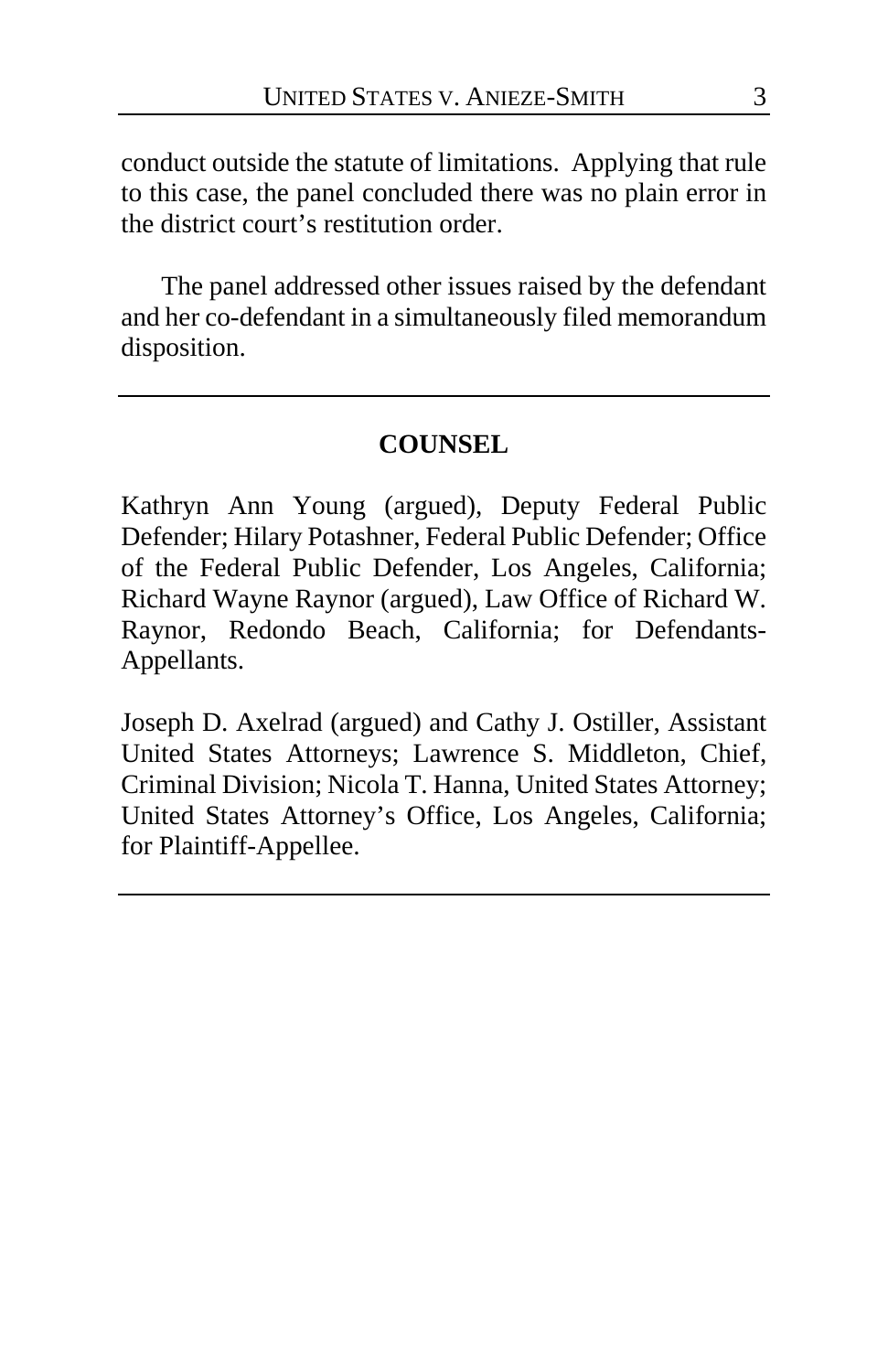#### **OPINION**

# GOULD, Circuit Judge:

Defendant-Appellant Queen Anieze-Smith was tried and convicted on five counts of health care fraud in violation of 18 U.S.C. § 1347. The district court sentenced Anieze-Smith to five years' probation and ordered her to pay in restitution \$814,445.95, the full amount of Medicare's losses from the fraudulent healthcare scheme. Anieze-Smith appeals, claiming, among other things, that the restitution order unlawfully includes losses resulting from conduct occurring outside the statute of limitations. We affirm.**[1](#page-3-0)**

#### **I**

Anieze-Smith and her co-defendant, Abdul King Garba, owned and operated International Trade & Consulting, LLC ("ITC"), a durable medical equipment ("DME") supply company located in Van Nuys, California. ITC was a registered Medicare provider, which allowed the company to provide durable medical equipment to Medicare beneficiaries and submit claims to Medicare for reimbursement. Between 2006 and 2009, Anieze-Smith and Garba submitted \$1,890,433.82 in reimbursement claims to Medicare, and Medicare paid \$897,726.91 on the claims. The claims submitted to Medicare were almost exclusively for power wheelchairs.

On April 5, 2013, a federal grand jury returned an indictment charging Anieze-Smith and Garba with seven counts of health care fraud. The gravamen of the indictment

<span id="page-3-0"></span>**<sup>1</sup>** In a separate memorandum disposition filed simultaneously with this opinion, we affirm against all other issues raised by Anieze-Smith and her co-defendant Abdul King Garba.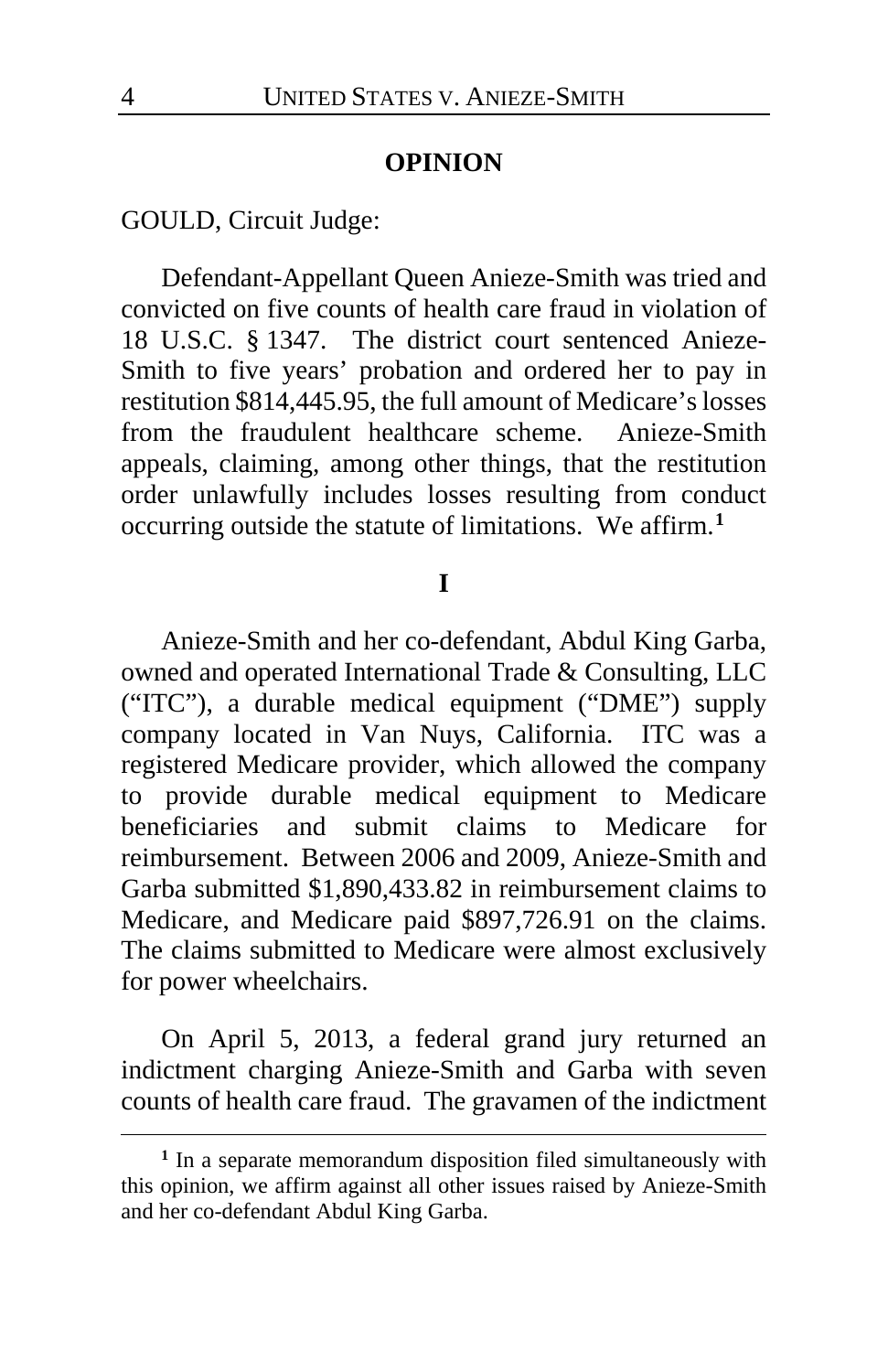alleged that Anieze-Smith and Garba fraudulently billed Medicare for medically unnecessary power wheelchairs. DME suppliers may only submit claims for equipment that a physician has certified to be medically necessary and for which requisite paperwork is on file documenting the necessity. A power wheelchair is not medically necessary unless the patient cannot complete activities of daily living without the use of the power wheelchair. If a lesser device, such as a walker or manual wheelchair, will suffice, then the power wheelchair is not medically necessary. This limitation helps to ensure that Medicare's limited funds are not used absent medical necessity. DME suppliers must also conduct a home assessment before delivering the power wheelchair to the beneficiary to ensure that the power wheelchair can be used effectively within the home. The indictment alleged that, between January 10, 2006, and September 15, 2009, ITC submitted to Medicare fraudulent claims totaling approximately \$1,890,433 for DME that was not medically necessary, and that was sometimes never provided. Before trial, the government moved to dismiss counts six and seven, and the district court granted the motion.

At trial, the government introduced expert testimony to explain how fraudulent schemes operate. A government expert testified that fraudulent Medicare billing schemes usually originate with "recruiters," who approach vulnerable beneficiaries and convince them to obtain DME, such as power wheelchairs, through Medicare. The recruiters then bring the beneficiaries to "compromised clinics" where doctors or physician assistants prescribe medically unnecessary equipment. Finally, fraudulent DME suppliers may even obtain the prescription without the beneficiary's involvement—often by paying cash for the prescription to the clinic or the recruiter. The DME supplier then bills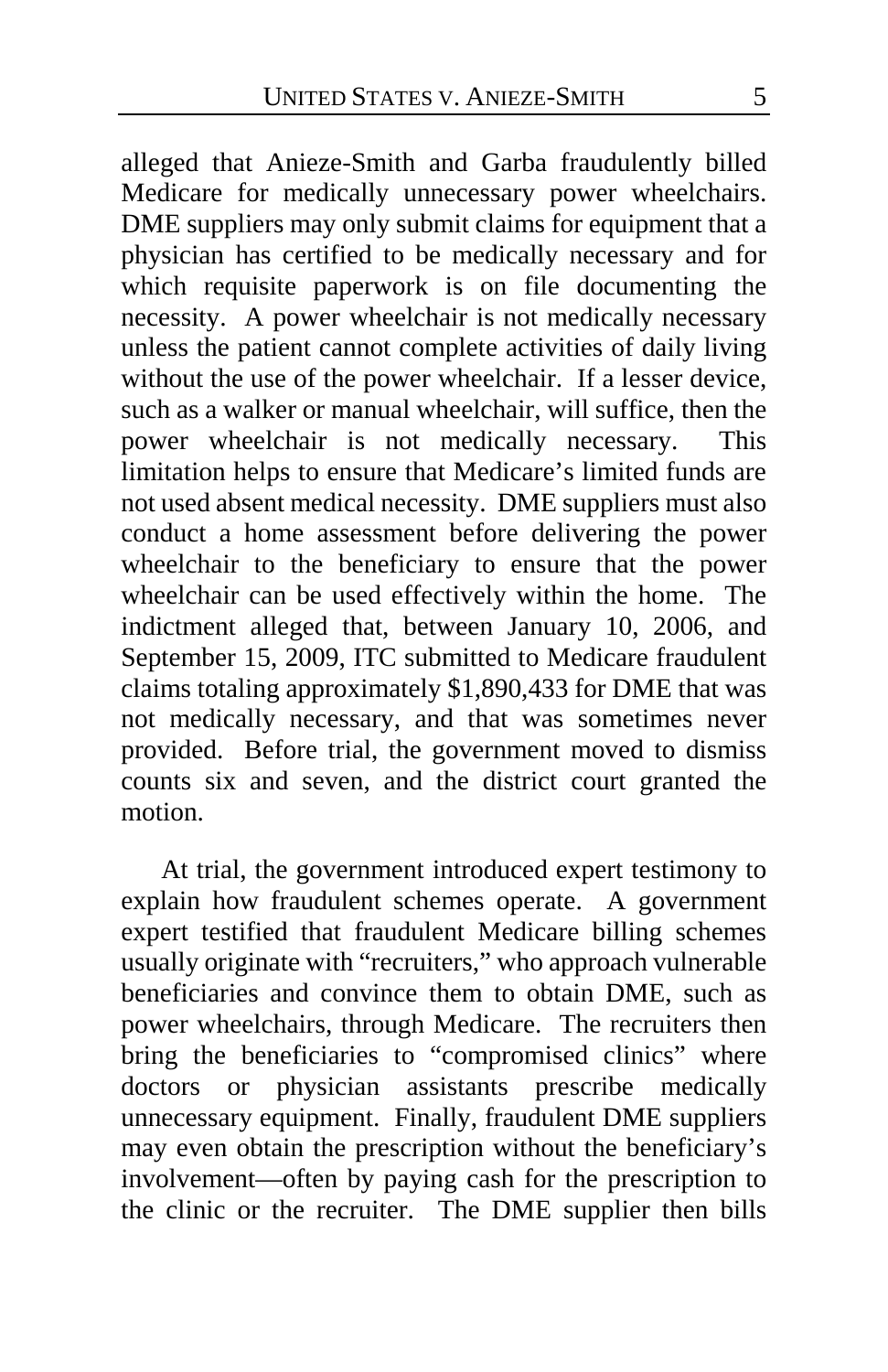Medicare for a "blue ribbon package" of a power wheelchair and accessories to maximize reimbursement. Fraudulent DME suppliers may bill Medicare before delivery of the power wheelchair or deliver the power wheelchair without the proper home assessment.

The special agent who investigated the case testified about the strong indications of fraud in ITC's operations. He explained that the bulk of ITC's patient referrals came from compromised clinics, that kickbacks are usually paid in cash, and that ITC's bank account showed large cash withdrawals that were not attributable to legitimate business expenses. Many of ITC's patient files were missing prescriptions or other documentation of medical necessity, and many others contained identical physician progress notes accompanying prescriptions for power wheelchairs, including some patient files with the same progress notes written by the same doctor on the same day. Twenty-two of the claims submitted to Medicare for reimbursement represented instances where the same power wheelchair was prescribed to both a husband and a wife, often by the same doctor on the same day.

Of the 229 power wheelchairs ITC billed to Medicare during the course of the scheme, nearly all of them included a full package of accessories. ITC's patient records showed that two power wheelchairs were billed to Medicare and three were delivered to the beneficiary before the power wheelchair was prescribed. An additional 46 claims were billed before the power wheelchair was delivered to the beneficiary. Moreover, ITC billed Medicare for about 25 more power wheelchairs than it purchased.

Following a ten-day trial, a jury convicted Anieze-Smith and Garba on all five counts charged. Before sentencing, the probation officer prepared a presentence investigation report (the "PSR"). The PSR described the entire fraudulent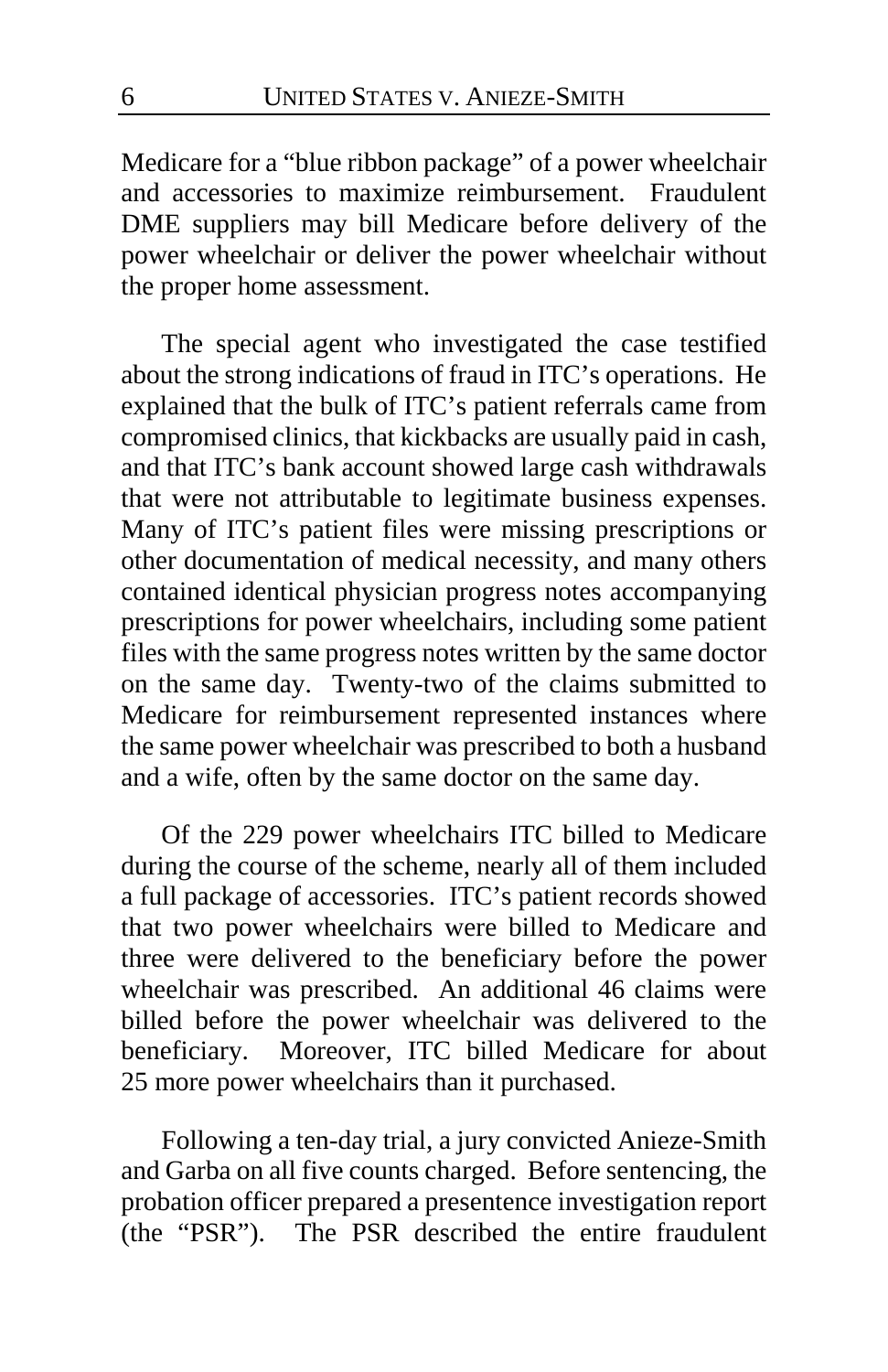scheme, from January 2006 to September 2009, and concluded that the total loss to Medicare was \$897,726.91. The probation officer applied a 16-level sentencing enhancement for intended losses of more than \$1,500,000 because the defendants billed \$1,890,433.82 to Medicare. *See* U.S.S.G. § 2B1.1(b)(1)(I).The probation officer also applied an additional two-level enhancement for an intended loss to a government program greater than \$1,000,000, *see*  U.S.S.G. § 2B.1(b)(7), for a total offense level of 26. The probation officer recommended that the district court order Anieze-Smith to make restitution for the \$897,726.91 that Medicare paid.

Anieze-Smith submitted written objections to the PSR. She challenged the loss calculation, arguing that the intended loss amount should be only 80 percent of the amount billed because she knew that Medicare would pay only 80 percent on the bills that she submitted. Anieze-Smith further argued that her intended loss should be an unspecified lower amount because the government did not prove that all of the beneficiaries for which ITC billed Medicare did not need or receive the power wheelchairs. The government filed written responses to each of Anieze-Smith's written objections. Regarding Anieze-Smith's contention that the evidence did not support the loss amount, the government listed the evidence presented at trial supporting the conclusion that all of ITC's power wheelchair claims were fraudulent.

The district court held a sentencing hearing on May 31, 2016. At the hearing, Anieze-Smith argued, for the first time, that the restitution amount should be limited to losses stemming from the counts charged. Anieze-Smith also argued that there was insufficient evidence to support the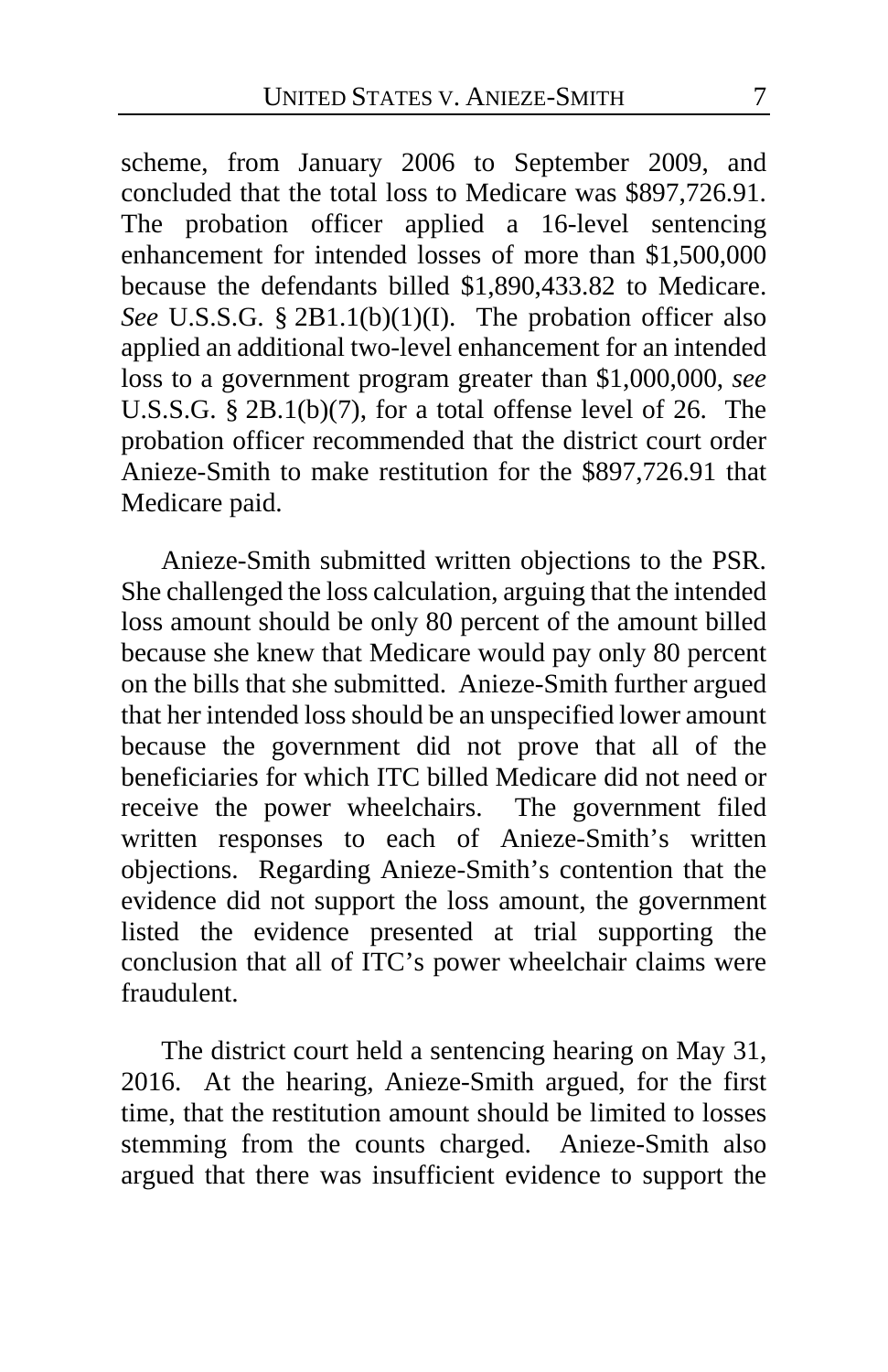finding that all of the power wheelchairs billed to Medicare were medically unnecessary.

The district court addressed each of Anieze-Smith's written objections to the PSR. The district court found that the intended loss amount was 80 percent of Medicare's allowed amount for a total of \$1,011,666.96. The district court therefore found Anieze-Smith's total offense level was 24. *See* U.S.S.G. § 2B1.1(b)(1)(H), (b)(7); § 3B1.3.

Regarding Anieze-Smith's objection to the sufficiency of the evidence to support the loss calculation figure, the district court held, "For the reasons that were stated in the government's response to the objections, the court rejects the objection[ ] to [the] presentence report." The district court further stated, "I find that the revised presentence report is accurate and correct except to the extent that it does not reflect the revised intended loss amount figure which affects the total offense level. I, therefore, adopt . . . the presentence report in its material aspects except as noted."

The district court sentenced Anieze-Smith to five years' probation and ordered her to pay restitution in the amount of \$814,455.95.

#### **II**

The district court was required to order restitution in this case under the Mandatory Victims Restitution Act of 1996 (MVRA), 18 U.S.C. § 3663A. The MVRA makes restitution mandatory for certain crimes, including health care fraud. The statute requires courts to "order restitution to each victim in the full amount of each victim's losses . . . and without consideration of the economic circumstances of the defendant." 18 U.S.C. § 3664(f)(1)(A).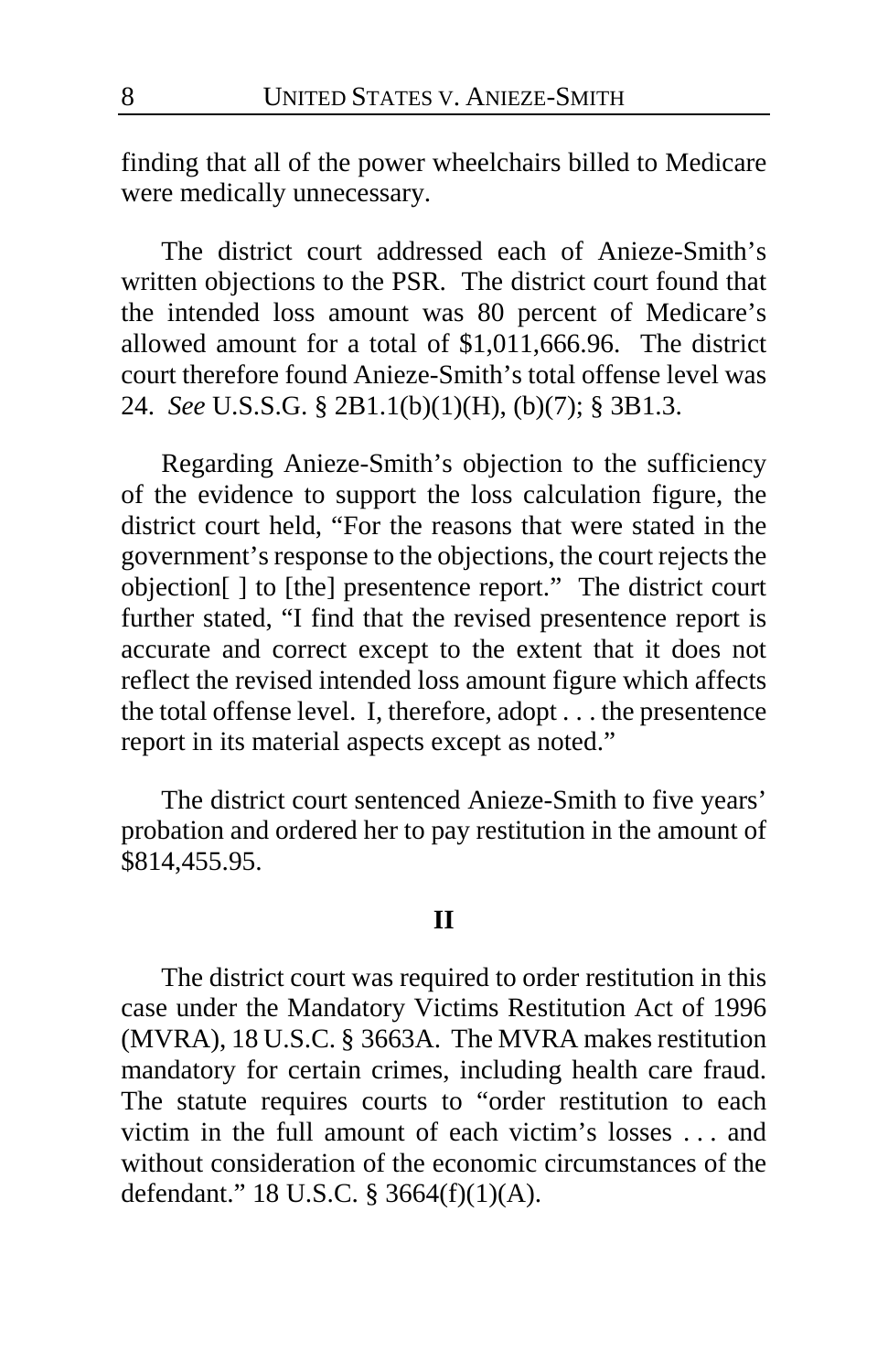"[W]e review *de novo* the legality of a restitution order," including the district court's valuation method, "but if the order is within the statutory bounds, we review the amount for abuse of discretion." *United States v. Phillips*, 367 F.3d 846, 854 (9th Cir. 2004). We review factual findings supporting an order of restitution for clear error. *United States v. Stoddard*, 110 F.3d 1140, 1147 (9th Cir. 1998).

#### **III**

# **A.**

We first address Anieze-Smith's challenges to the sufficiency of the evidence supporting the district court's restitution order. She makes two arguments: First, Anieze-Smith argues that the government has not shown that all of the beneficiaries did not need the power wheelchairs that were delivered and billed for by ITC. Second, she argues that, due to her minor role in the business, she was unaware of the fraudulent nature of the majority of the power wheelchairs billed to Medicare. We address each argument in turn.

Regarding her first argument, we conclude that the district court did not clearly err by finding that each of the power wheelchair claims that Anieze-Smith and Garba billed to Medicare was fraudulent. The evidence presented at trial showed: (1) that bona fide power wheelchair claims are generally very rare because power wheelchairs are an item of last resort, (2) that an inordinately high percentage of ITC's claims related to power wheelchairs, (3) that a large percentage of ITC's referrals originated from doctors at compromised clinics, and (4) that fraud permeated ITC's billing records. The district court could reasonably infer, based on the evidence presented, that all of ITC's billing for power wheelchairs was fraudulent. *United States v.*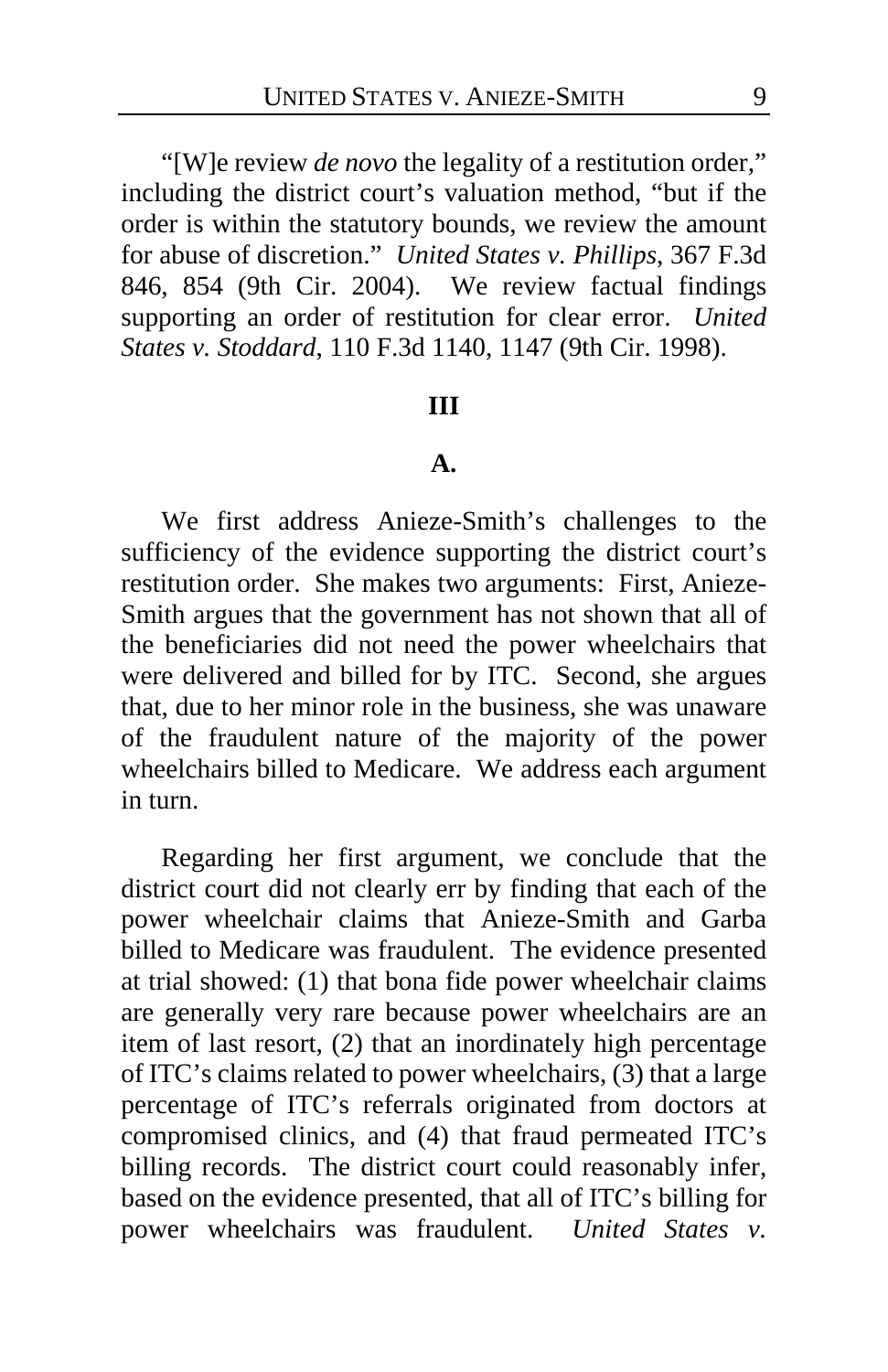*Waknine*, 543 F.3d 546, 557 (9th Cir. 2008) ("[The MVRA] minimally requires that facts be established by a preponderance of the evidence . . . .").

Likewise, regarding Anieze-Smith's second argument, we conclude that the district court did not clearly err by finding that Anieze-Smith directly harmed the victim. The MVRA defines a "victim" as a person "directly harmed by the defendant's criminal conduct in the course of the scheme, conspiracy, or pattern." 18 U.S.C. § 3663A(1)(2). Anieze-Smith argues that her role in ITC was limited and that she was "entirely unaware" of any harm. Given her asserted lack of knowledge, she contends that imposing restitution for those harms violates the MVRA's "directly harmed" requirement. Again, the evidence sharply undermines Anieze-Smith's argument. The government presented credible evidence at trial that Anieze-Smith was substantially involved in the operation of ITC and its billing practices. In a declaration responding to a *subpoena duces tecum*, Anieze-Smith identified herself as ITC's custodian of records and compliance officer, describing her job title as "CEO/Member/Partner" of ITC, and certifying that her job duties included "accreditation compliance monitoring" and "managing financial records." She had an MBA degree, owned and operated an accounting business, and was an enrolled agent with the Internal Revenue Service. Moreover, Anieze-Smith's name and signature were on records throughout ITC's files, including records indicating that Anieze-Smith was involved in billing for unnecessary wheelchairs, billing for power wheelchairs before they were delivered, and delivering power wheelchairs without having made prior home assessments. Anieze-Smith also admitted that she picked up prescriptions directly from a compromised clinic, and bank records showed that Anieze-Smith made large cash withdrawals from ITC's bank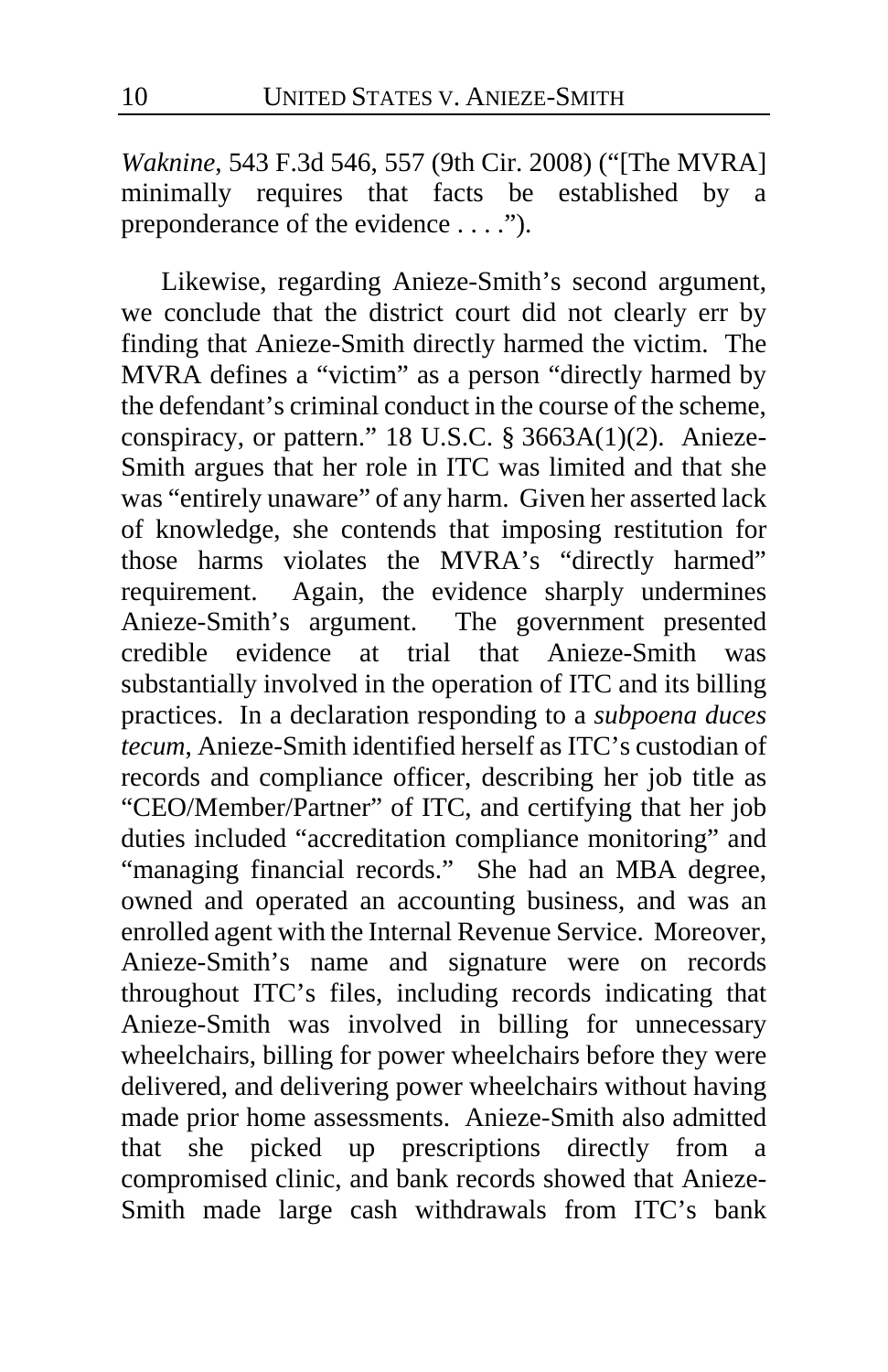account. The district court's conclusion that Anieze-Smith was an active participant in the entire fraudulent scheme was not clear error, and its imposition of restitution for the entire fraudulent amount was not an abuse of discretion.

#### **B.**

We next address Anieze-Smith's contention that the restitution imposed must be limited to the counts charged in the indictment. The government may elect to charge health care fraud as a single continuing offense, or as individual executions of a fraudulent scheme. *See United States v. Holden*, 806 F.3d 1227, 1231−32 (9th Cir. 2015) (citing *United States v. Awad*, 551 F.3d 930, 938 (9th Cir. 2009)). Here, the government elected to charge Anieze-Smith with five individual executions of a fraudulent scheme to defraud. Anieze-Smith contends that the district court's restitution order should be limited to the losses traceable to the five executions of the fraudulent scheme on which she was indicted and convicted. We reject this argument because it is squarely foreclosed by our case law.

The MVRA requires the district court to order restitution in the amount of the victim's actual loss. When the case involves a conviction for a crime that requires as an element proof of a scheme,

> restitution may be ordered for all persons directly harmed by the entire scheme. Such restitution is not limited to harm caused by the particular counts of conviction (as it would be absent the scheme element). In this context, a restitution order may be based on related but uncharged conduct that is part of a fraud scheme.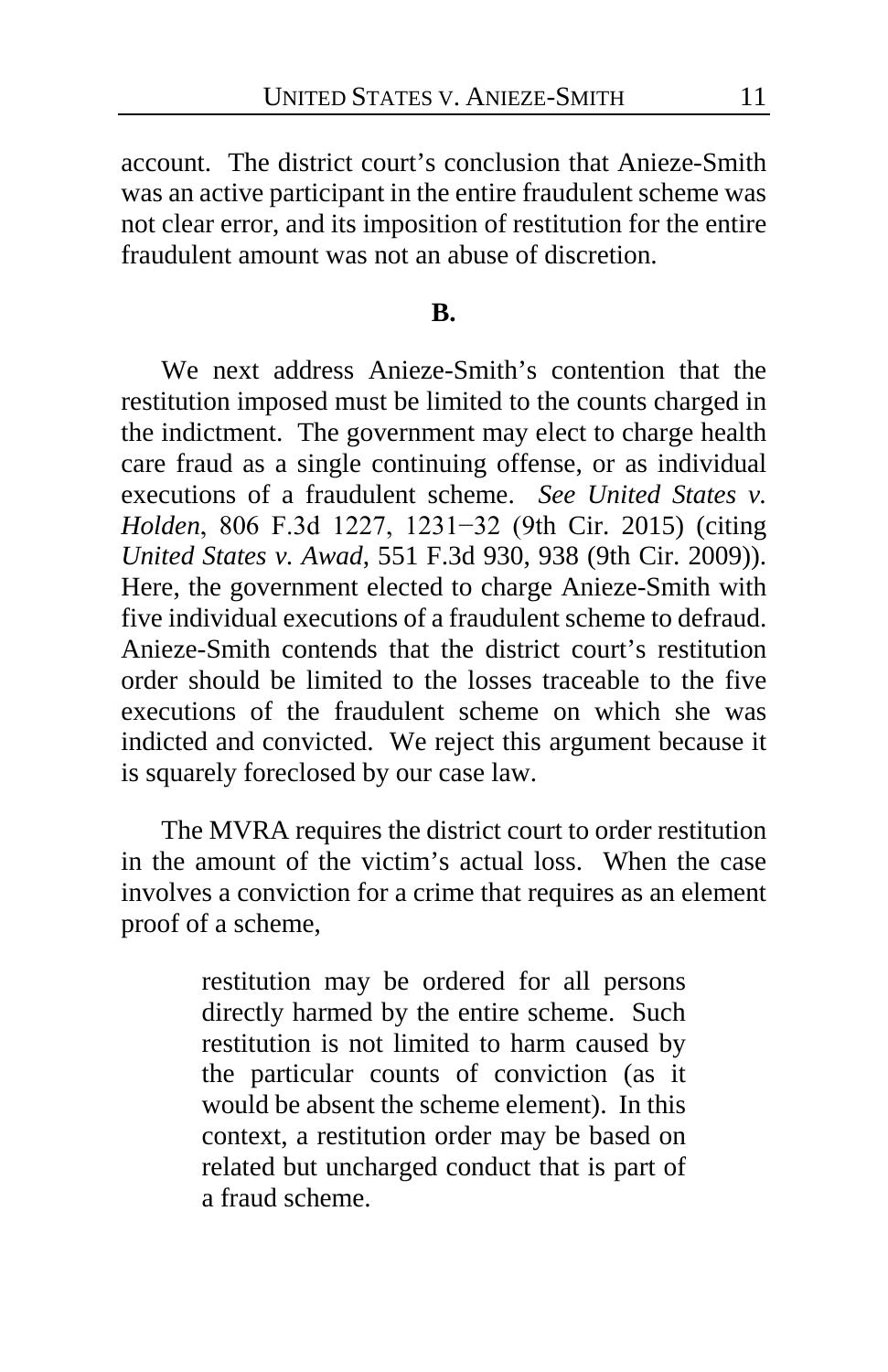*In re Her Majesty the Queen in Right of Canada*, 785 F.3d 1273, 1276 (9th Cir. 2015) (citations omitted); *see also United States v. Grice*, 319 F.3d 1174, 1175–79 (9th Cir. 2003) (per curiam) (affirming a restitution award for the full fraud scheme even though the defendant only pled guilty to part); *United States v. Lawrence*, 189 F.3d 838, 846–47 (9th Cir. 1999) (affirming an award of restitution for the full amount in a fraud scheme, including "related conduct" in the amount of \$574,700, even though only \$60,411 of that amount was "directly attributable to the acts for which the jury found [the defendant] guilty").

Because an element of health care fraud is a scheme or pattern of criminal conduct, *see* 18 U.S.C. § 1347(a), the MVRA permits the district court to base restitution on related but uncharged conduct that was part of Anieze-Smith's fraud scheme. That is, the restitution amount was not confined to the billing underlying the particular counts of conviction. We conclude that the district court properly included losses relating to the overall fraudulent scheme in the restitution amount.**[2](#page-11-0)**

### **C.**

Finally, we turn to Anieze-Smith's argument that the district court's restitution order should be limited to losses traceable to executions of the fraudulent scheme that occurred within the statute of limitations. The offense for

<span id="page-11-0"></span>**<sup>2</sup>** Anieze-Smith's remaining arguments on this point are constitutional arguments that she concedes are contrary to controlling circuit authority and were made only to preserve the issues for possible en banc consideration. We reject these arguments as foreclosed by controlling circuit precedent. *See United States v. Green*, 722 F.3d 1146, 1149 (9th Cir. 2013); *United States v. Eyraud*, 809 F.3d 462, 471 (9th Cir. 2015).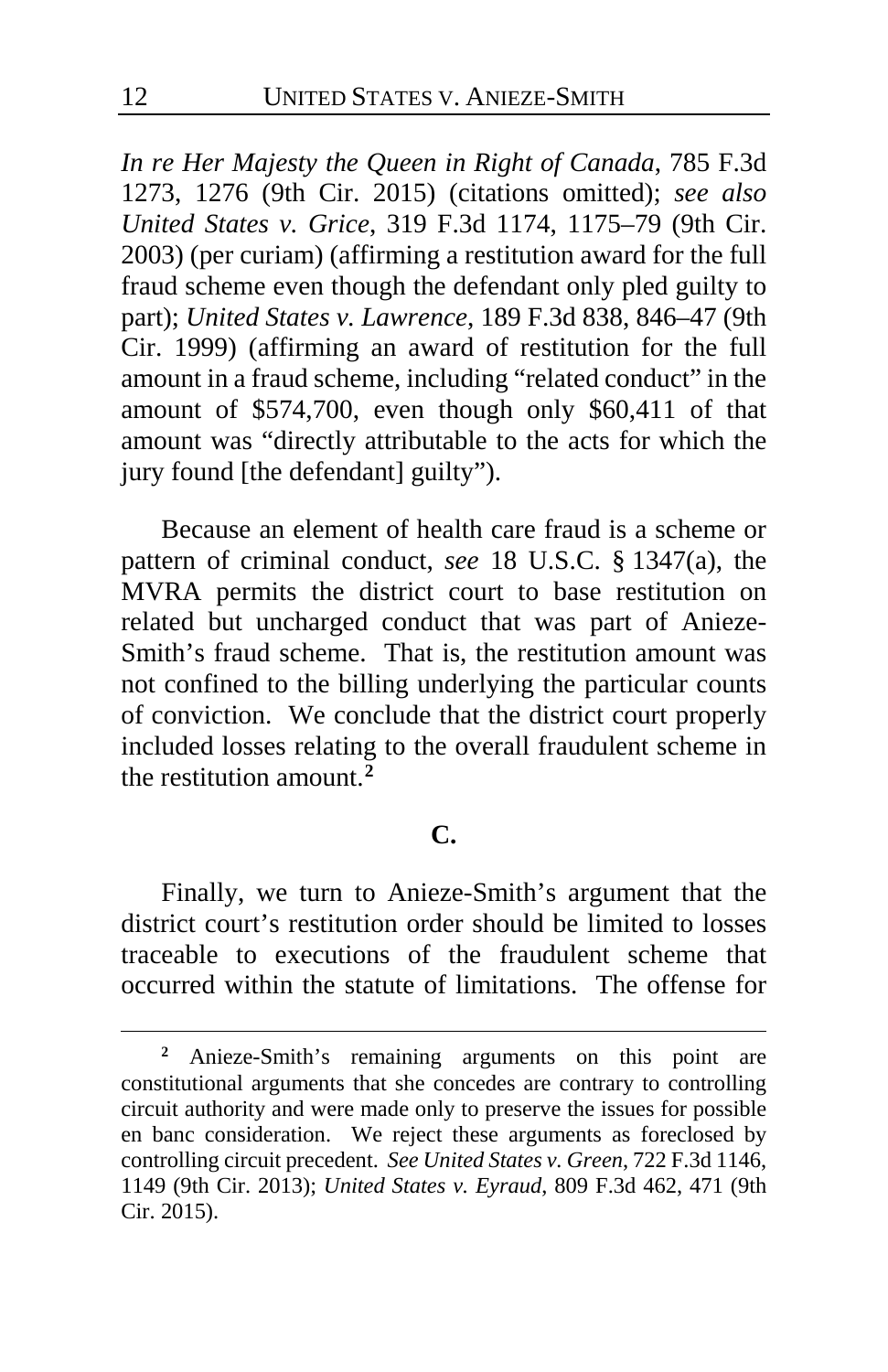which Anieze-Smith was convicted has a five-year statute of limitations. 18 U.S.C. § 3282(a). The government filed the indictment on April 13, 2013, meaning that the charged offenses must have been committed on or after April 13, 2008. The indictment alleged that the fraudulent Medicare billing scheme extended from 2006 to 2009, but it charged five executions that occurred in 2008, within the statute of limitations. By imposing restitution in the entire amount paid by Medicare throughout the term of the fraudulent scheme, the district court necessarily imposed restitution for fraudulent acts outside the statute of limitations. Because Anieze-Smith raises this statute of limitations argument for the first time on appeal, we review for plain error. *See United States v. Van Alstyne*, 584 F.3d 803, 819 (9th Cir. 2009).

Anieze-Smith's argument presents an issue of first impression in this circuit. As discussed above, we have held that the MVRA authorizes a district court to impose restitution based on related but uncharged conduct that is part of a fraudulent scheme. *See Lawrence*, 189 F.3d at 846– 47. But we have not yet had occasion to address whether that rule applies when the conduct occurred outside the statute of limitations. Although Anieze-Smith's argument calls for us to decide this issue in the first instance, her argument is based on the same erroneous principles that we have rejected before—namely, the contention that the restitution order must be limited to the reach of the conduct charged in the indictment. As we explain below, the text of the MVRA does not limit restitution to the reach of the indictment, but instead authorizes district courts to order restitution for all losses directly resulting from conduct throughout the course of the fraudulent scheme. We reject Anieze-Smith's argument and hold that the MVRA authorizes district courts to impose restitution to all victims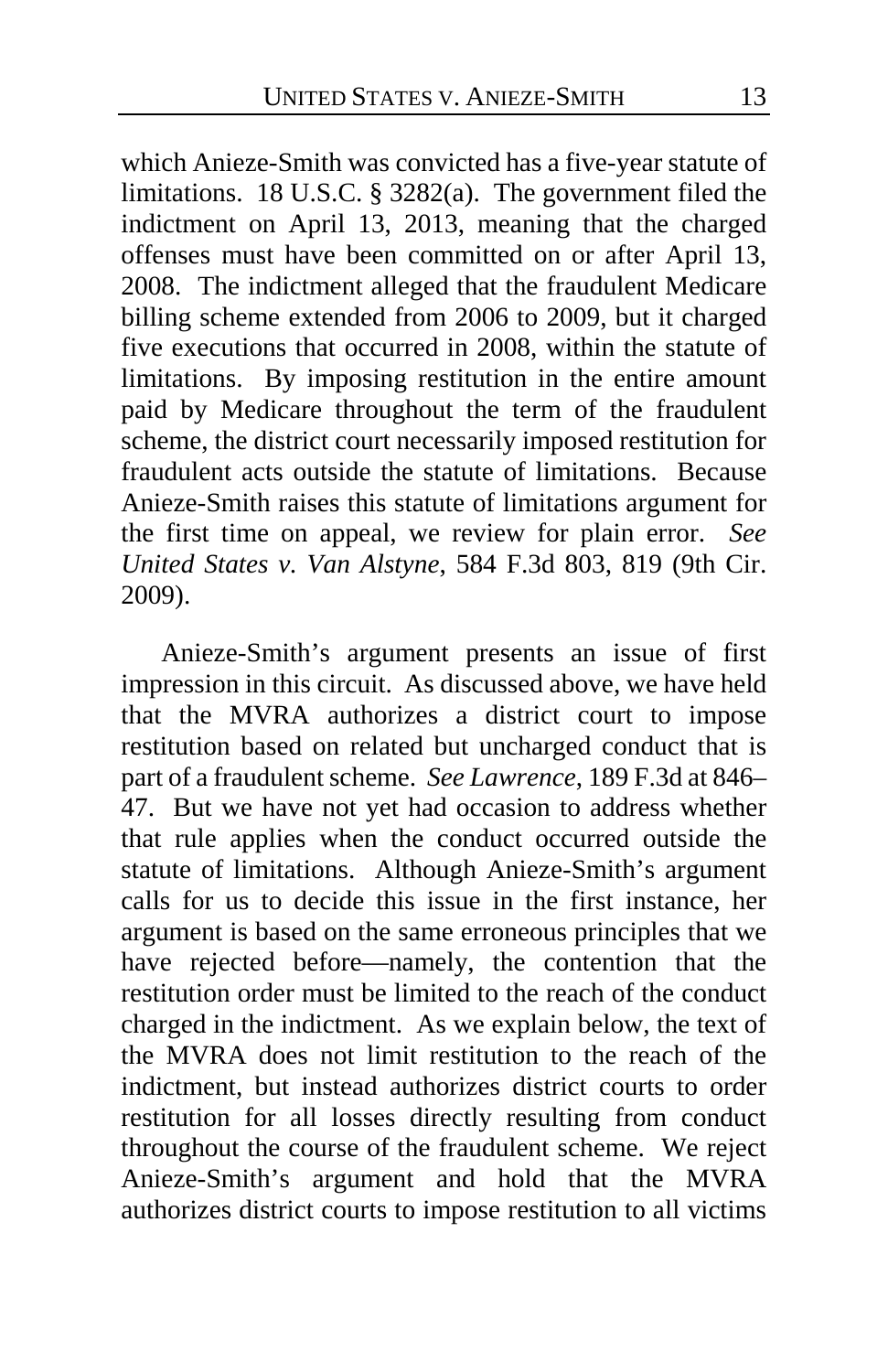for the losses they suffered from the defendant's conduct throughout the course of the fraudulent scheme, even where such losses were in part caused by conduct outside the statute of limitations.

A plain reading of the statute demonstrates that Congress intended the district court to compensate victims of schemebased crimes for all losses incurred throughout the entire scheme. The MVRA requires the district court to order the defendant to make restitution to the victim of the offense. The statute defines a victim as:

> [A] person directly and proximately harmed as a result of the commission of an offense for which restitution may be ordered including, in the case of an offense that involves as an element a scheme, conspiracy, or pattern of criminal activity, any person directly harmed by the defendant's criminal conduct *in the course of the scheme*, conspiracy, or pattern.

18 U.S.C. § 3663A(a)(2) (emphasis added). Congress could have drafted a restitution provision that included only losses caused by the defendant's criminal conduct related to the crime charged, but the statute plainly calls for restitution encompassing losses stemming from conduct throughout the scheme, and not only for the counts charged in the indictment.

When interpreting this section of the MVRA, we have consistently recognized that the statute permits restitution for acts outside the reach of the indictment. We have held that "when the crime of conviction includes a scheme, conspiracy, or pattern of criminal activity as an element of the offense, . . . the restitution order [may] include acts of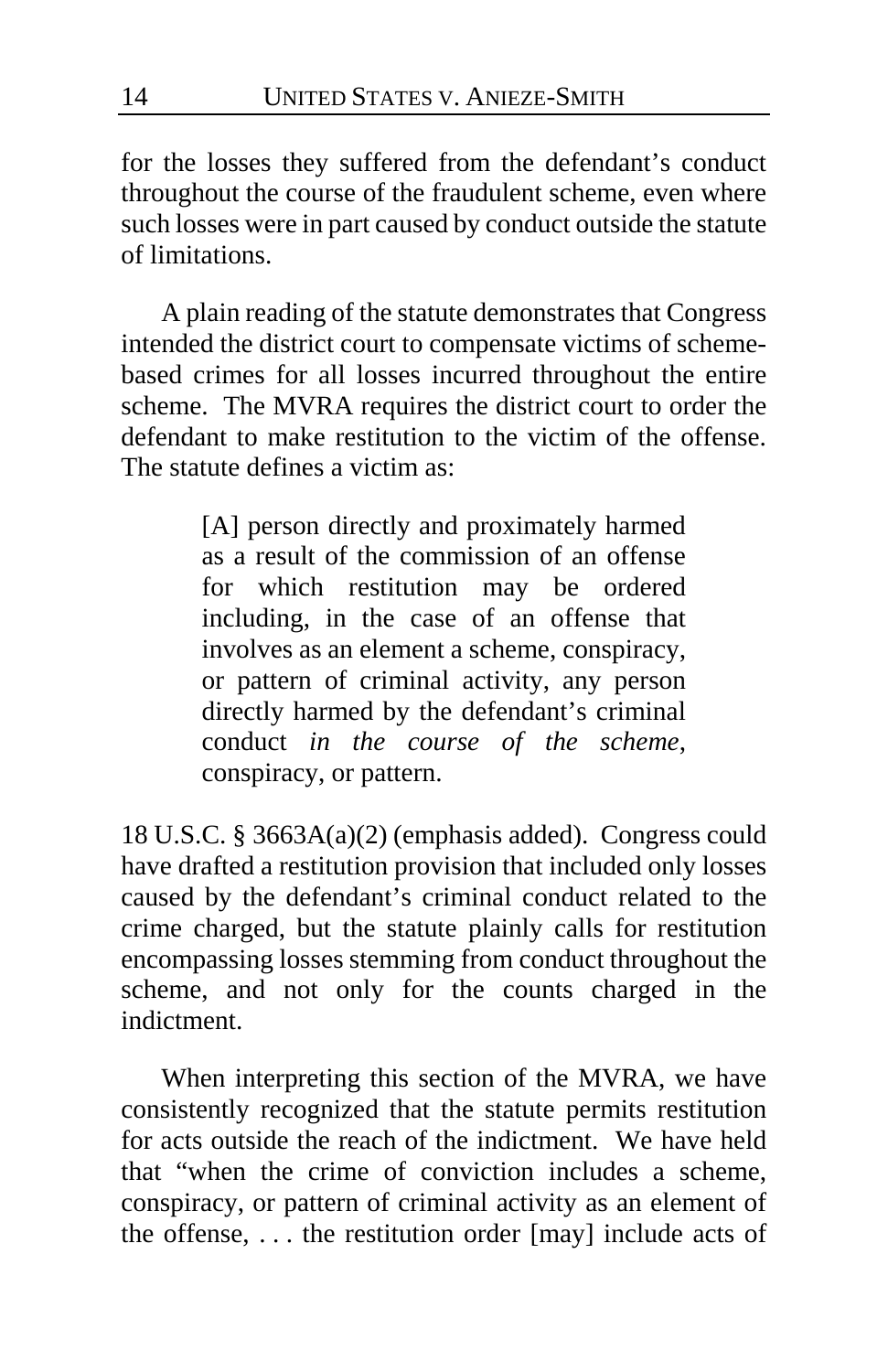related conduct for which the defendant was not convicted," at least when those acts occurred within the statute of limitations. *Lawrence*, 189 F.3d at 846–47; *see also Grice*, 319 F.3d at 1175–79. We have also read this section of the MVRA to authorize restitution to victims not named in the indictment, provided that the victim was directly harmed by the defendant's criminal conduct in the course of a scheme or conspiracy. *See United States v. Brock-Davis*, 504 F.3d 991, 999 (9th Cir. 2007) ("[T]he fact that the [victim] was not mentioned in the indictment is immaterial.").

We similarly here conclude that, although the statute of limitations may prevent the government from charging a defendant for acts that occurred outside the statute of limitations, it poses no bar to imposing restitution under the MVRA for damages occurring from the full scheme.

The Eleventh Circuit is the only other circuit to have squarely addressed this issue in a published opinion, and it has reached the same conclusion. *See United States v. Dickerson*, 370 F.3d 1330 (11th Cir. 2004). In *Dickerson*, defendant James Dickerson was charged with thirty-six counts of wire fraud. *Id.* at 1332–33. The indictment alleged that Dickerson perpetrated a fraudulent scheme to collect unnecessary social security checks from October 1996 to June 2000. *Id.* The parties agreed that the five-year statute of limitations prevented the government from charging Dickerson with individual executions of health care fraud occurring before July 1997. *Id.* at 1333. Dickerson pled guilty to all thirty-six counts of wire fraud. *Id.*

The presentence investigation report recommended that the district court order Dickerson to make restitution in the amount of \$44,178.40. *Id.* at 1333–34. This figure represented the entire sum fraudulently obtained by Dickerson throughout the course of the scheme. Dickerson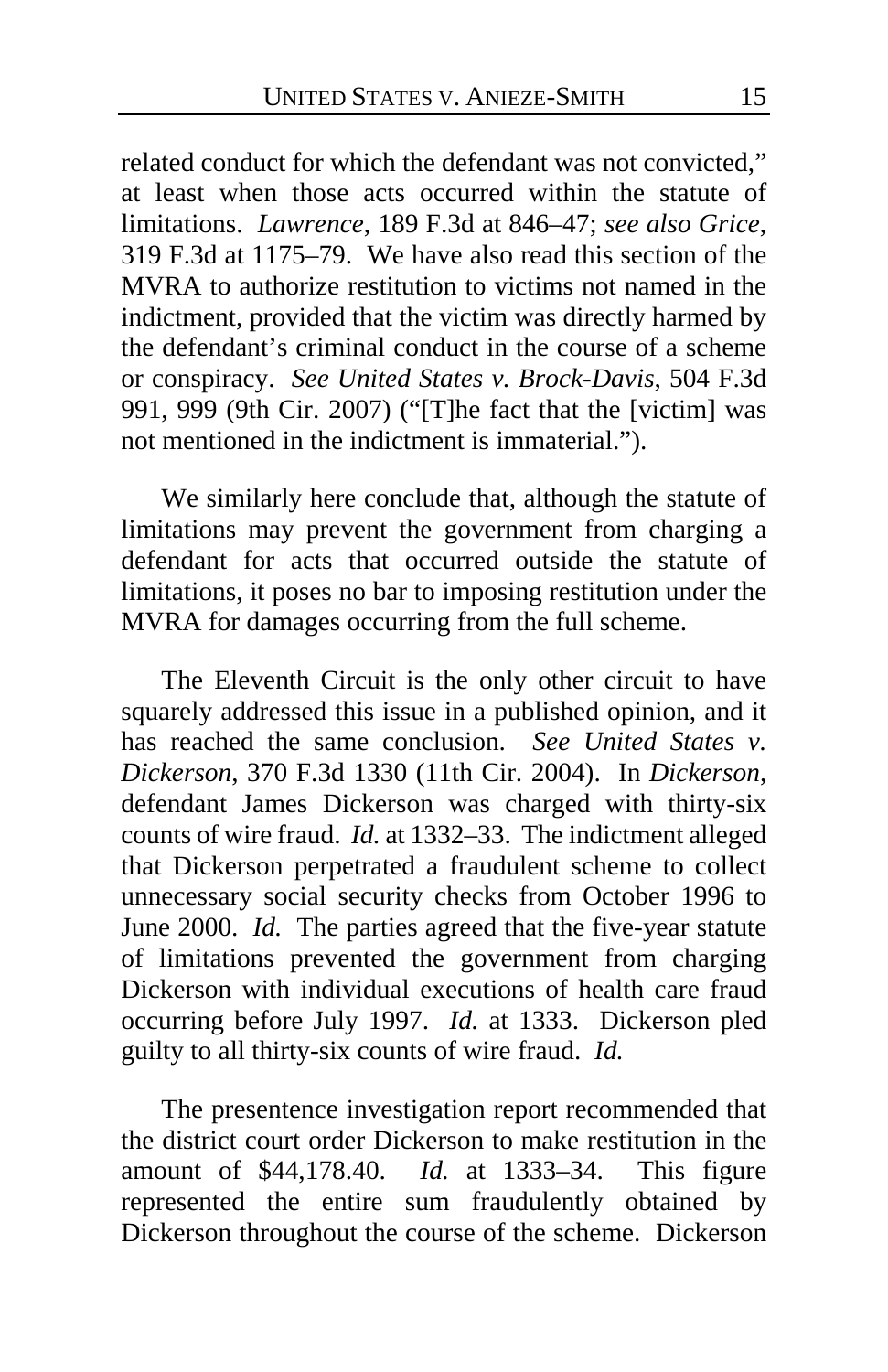objected, arguing that the statute of limitations precluded the district court from ordering restitution for benefits he received before July 1997. *Id.* at 1334. He contended that the correct amount of restitution was \$35,946.00, the total sum of the benefits he received within the statute of limitations. *Id.* The district court rejected Dickerson's argument and imposed restitution in the entire amount of the losses stemming from the scheme. *Id.* at 1334–35.

The Eleventh Circuit affirmed the restitution order, holding that "a district court may order restitution for all losses resulting from a common scheme, even those caused by conduct occurring outside the statute of limitations." *Id.*  at 1341. The court explained that, in other contexts, a district court is permitted to consider conduct occurring outside of the statute of limitations in sentencing. Specifically, the court cited its decision in *United States v. Behr*, 93 F.3d 764, 765–66 (11th Cir. 1996), in which it held that—in a case where proof of a fraudulent scheme is an element—relevant conduct for the purpose of sentencing guideline enhancements may include conduct that was part of the scheme even when that conduct occurred outside the statute of limitations. The court further explained that the reasoning in *Behr* applied with equal force in the restitution context: "If a district court may consider relevant conduct occurring outside of the statute of limitations in determining the offense level (and, indirectly, the range of possible sentences), we fail to see what precludes it from considering such conduct in fashioning a restitution order." *Id.* at 1342. The court concluded:

> [W]here a defendant is convicted of a crime of which a scheme is an element, the district court must, under 18 U.S.C. § 3663A, order the defendant to pay restitution to all victims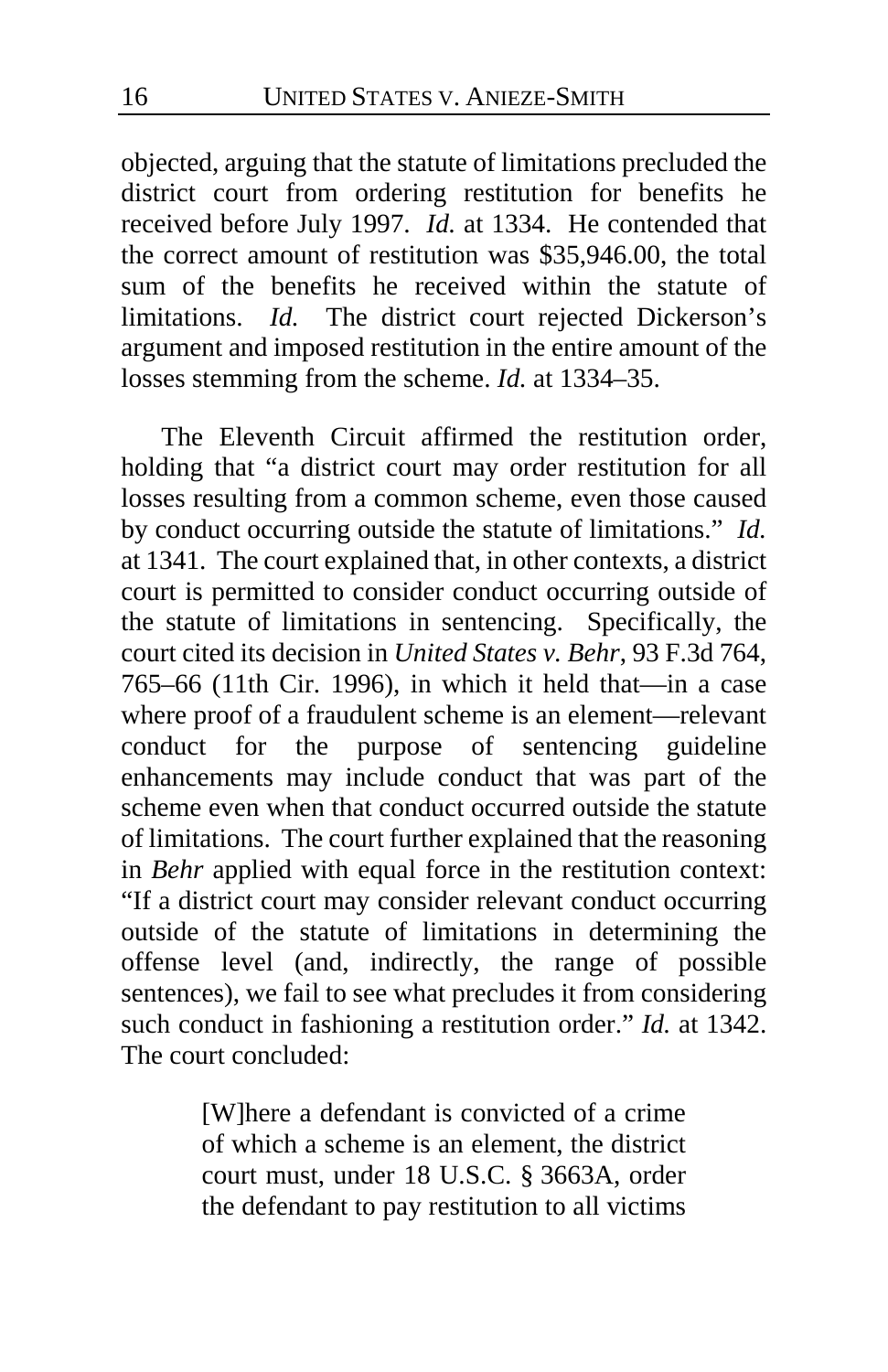for the losses they suffered from the defendant's conduct in the course of the scheme, even where such losses were caused by conduct outside the statute of limitations.

## *Id.***[3](#page-16-0)**

 $\overline{a}$ 

The *Dickerson* court also concluded that the restitution order did not contradict the Supreme Court's holding in *Hughey v. United States*, 495 U.S. 411 (1990). *Hughey* held that Victim and Witness Protection Act ("VWPA"), 18 U.S.C. § 3663, "authorize[d] an award of restitution only for the loss caused by the specific conduct that [was] the basis of the offense of conviction." *Id.* at 413. Later in 1990, Congress amended the VWPA to broaden the definition of "victim," partially overruling *Hughey*. *See Lawrence*, 189 F.3d at 846. The *Dickerson* court explained that its restitution order did not run afoul of *Hughey* because its conclusion was based on the definition of "victim" in the MVRA, which is identical to the amended definition of victim in the VWPA. 370 F.3d at 1338–39. Although the parties here did not raise *Hughey* in their briefing or at oral argument, we agree with the *Dickerson* court that, in light of the amended statutory language, permitting restitution for losses incurred throughout the course of a fraudulent scheme, even when those losses stem from acts that occurred

<span id="page-16-0"></span>**<sup>3</sup>** Citing *Dickerson*, the Tenth Circuit has also held, in an unpublished decision, that the district court could order a defendant to pay restitution for all losses the victims suffered as a direct result of a fraudulent scheme, even if the losses were caused by conduct outside the statute of limitations. *United States v. Williams*, 356 Fed. App'x 167, 170 (10th Cir. 2009). Although we are not obligated to follow this *Williams* case from the Tenth Circuit, it is persuasive that *Dickerson* states the correct approach.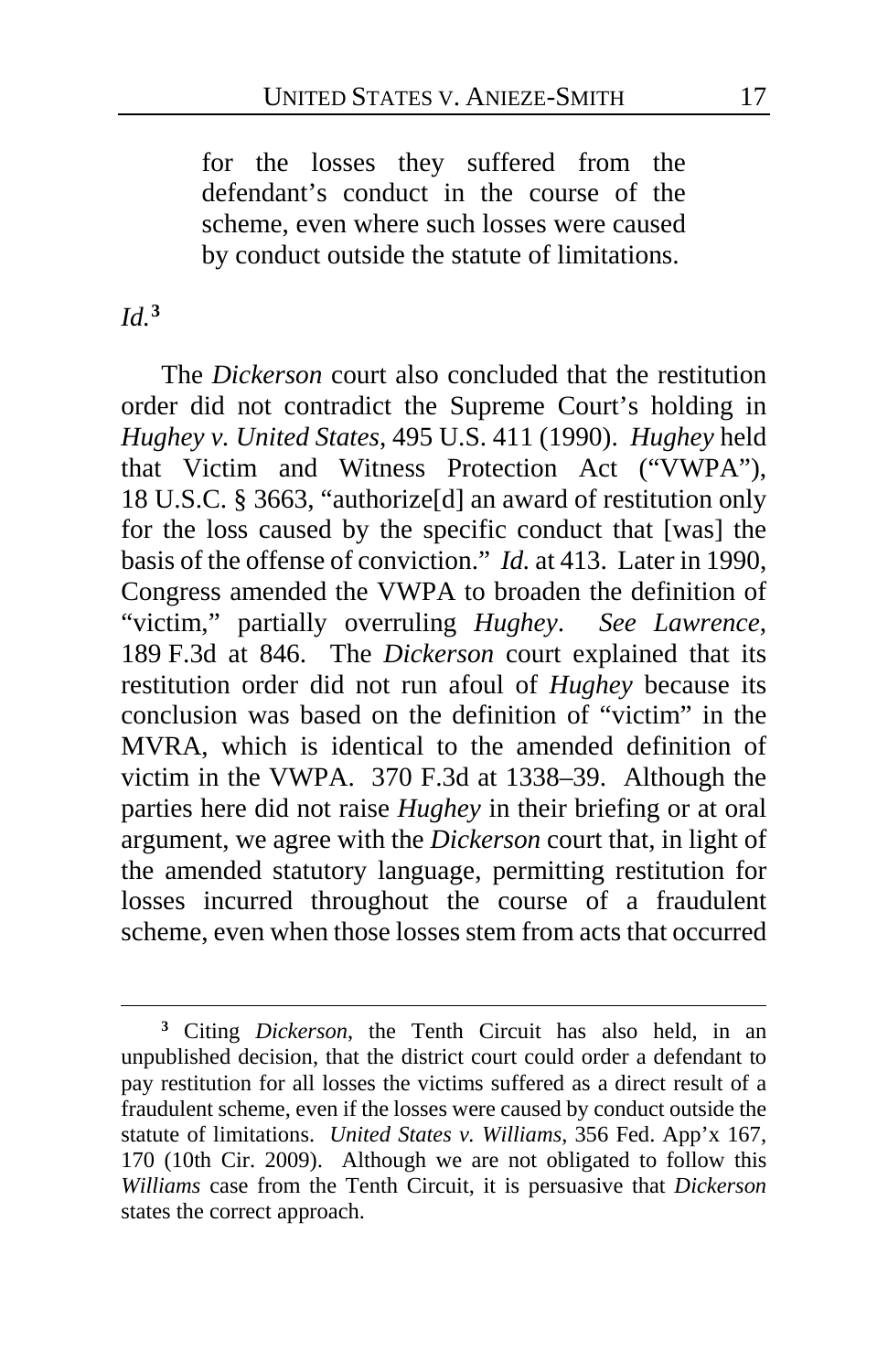outside the statute of limitations, does not run afoul of *Hughey*.

Our reasoning follows the Eleventh Circuit's analysis. Like our cases interpreting the MVRA's treatment of scheme-based crimes, our cases interpreting "relevant conduct" for guidelines purposes have recognized that relevant conduct includes acts other than those underlying the charges. We have held that district courts may consider time-barred conduct for purposes of enhancing a defendant's sentence. *United States v. Williams*, 217 F.3d 751, 753–54 (9th Cir. 2000) (explaining that consideration of fraudulent conduct outside the statute of limitations in sentencing is "consistent with this circuit's prior cases interpreting broadly the relevant conduct provision, largely unrestrained by whether the defendant has been held criminally accountable for such actions").

The district court did so here when it imposed a 14-level enhancement based on the intended loss to Medicare. *See* U.S.S.G. § 2B1.1(b)(1). The intended loss amount calculation included all claims submitted by ITC for power wheelchairs throughout the entire duration of the fraudulent scheme. The Eleventh Circuit's analogy to conduct considered for sentencing guidelines purposes—which is not limited to the charges alleged in the indictment—reinforces our own conclusion that the MVRA authorizes restitution for losses resulting from a fraudulent scheme, even if such conduct is not chargeable in the indictment.

We join the Eleventh Circuit in holding that a district court may order restitution for all losses resulting from a fraudulent scheme, even those caused by conduct occurring outside the statute of limitations. Applying our rule to this case, we conclude that there was no plain error in the district court's restitution order.